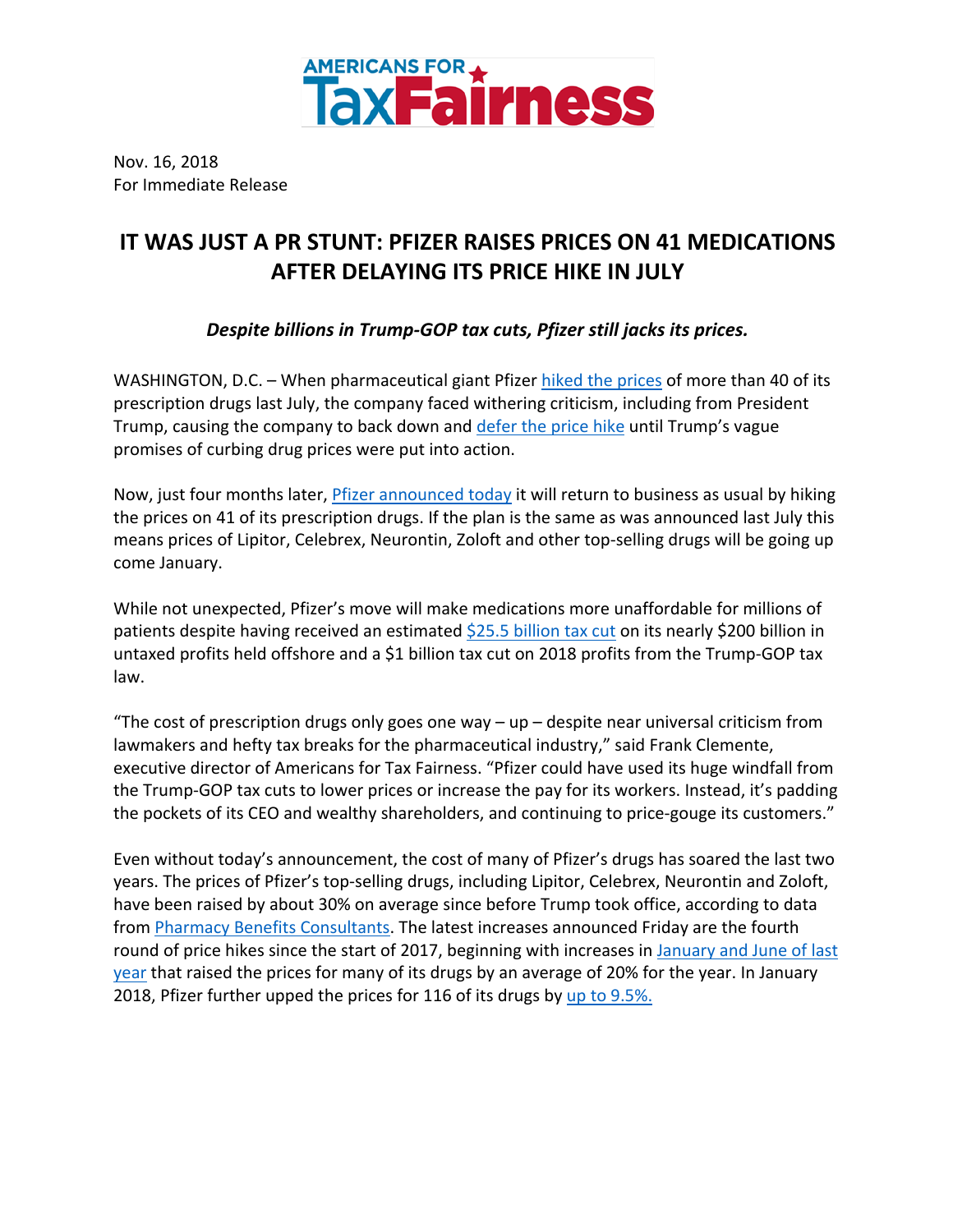| Drug                                       | <b>Condition Treated</b>                     | Price Increase -<br>Jan. 2017 - March<br>2018 |
|--------------------------------------------|----------------------------------------------|-----------------------------------------------|
| Lipitor 20mg                               | High cholesterol                             | 31.1%                                         |
| Neurontin 800mg                            | Seizures, nerve pain                         | 35.3%                                         |
| Norvasc 10mg                               | High blood pressure                          | 34.1%                                         |
| Celebrex 100mg                             | Pain                                         | 19.8%                                         |
| Lyrica 150mg                               | Nerve and muscle pain, seizures              | 29.2%                                         |
| Chantix 1mg                                | Smoking                                      | 27.5%                                         |
| Zoloft 100mg                               | Depression, anxiety                          | 31.1%                                         |
| Average<br>$\mathsf{A}$ $\mathsf{B}$<br>n. | $\sim$ CLO $\sim$ H $\sim$ L M $\sim$ L 0040 | 29.7%                                         |

**Pfizer Drug Price Increases, January 2017 - March 2018**

Source: Pharmacy Benefit Consultants, March 2018

Meanwhile….

- Due to the Trump-GOP tax cut law, Pfizer is projected to get a \$25.5 billion tax cut on its \$199 billion in accumulated offshore profits on which it has not paid any U.S. taxes, according to an analysis by the Institute on Taxation and Economic Policy and Americans for Tax Fairness. [Table 2] The new tax law requires corporations to pay a one-time tax on their accumulated offshore earnings—whether they bring them home—at a steeply discounted rate of just 15.5% on cash and a mere 8% on non-cash assets. It is estimated Pfizer owed \$40.7 billion on those profits at the U.S. corporate tax rate of 35% less foreign taxes paid.
- Pfizer is estimated to be getting more than \$1 billion in tax cuts this year as a result of the Trump-GOP tax cut law, according to Senate Finance Committee Democrats. [Table 1]
- Days before the final passage of the Trump Tax Cuts, Pfizer's board approved a \$10 billion increase to its stock buyback program. In the  $1<sup>st</sup>$  quarter of this year, Pfizer has already spent \$6.1 billion on stock buybacks. Stock buybacks mostly enrich the already wealthy, including CEOs, because rich people own most corporate stock: the wealthiest 10% of American households own 84% of all shares, the top 1% own 40%.
- Pfizer's CEO got a 61% pay increase in 2017, bringing his total compensation to \$27.9 million.

While many drug companies have pledged to only raise prices once a year since public attention was drawn to exorbitant drug price increases, Pfizer has continued to hike prices twice a year.

Contact: Dennis Bailey Director of Communications Americans for Tax Fairness